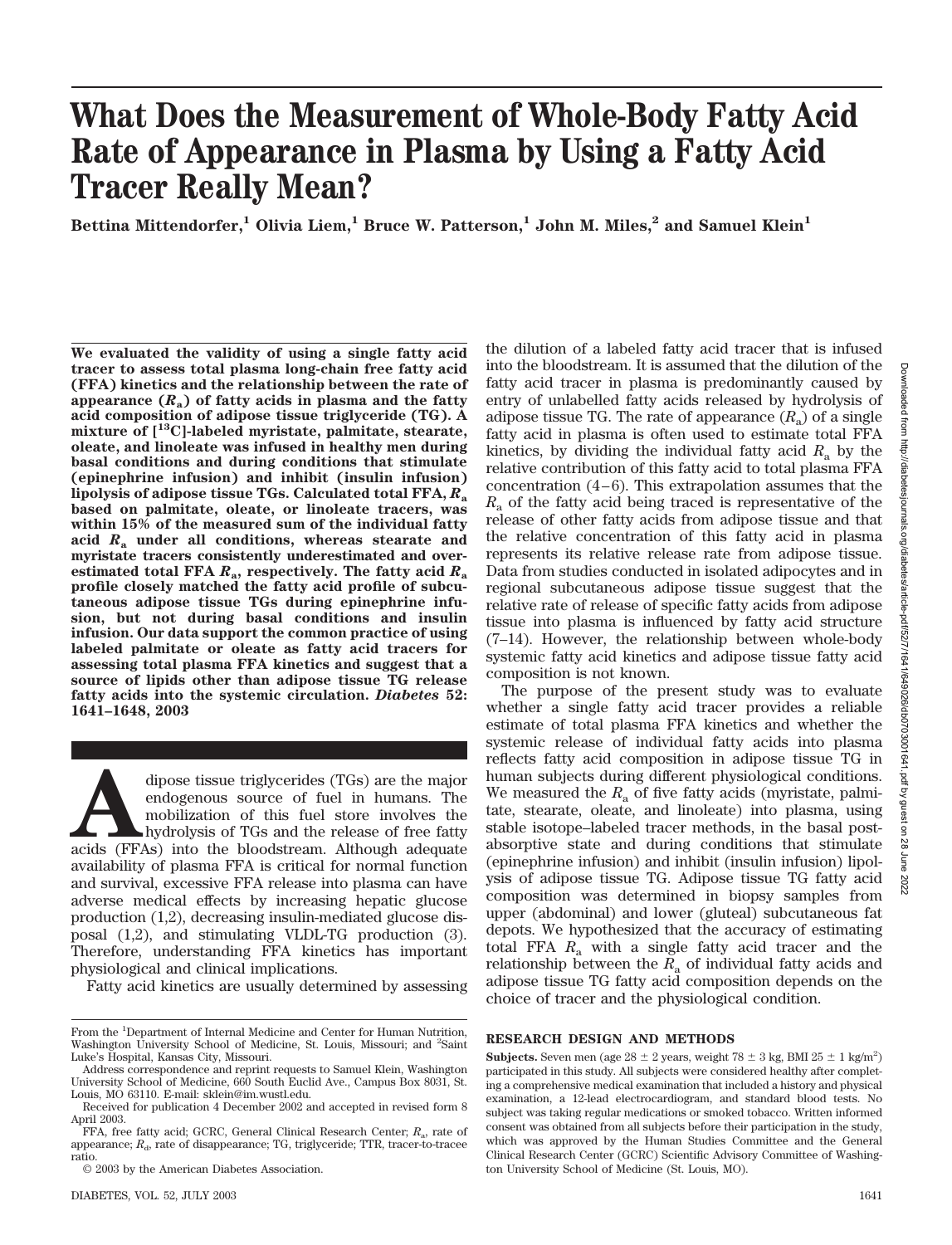#### TABLE 1

Relative fatty acid content in subcutaneous abdominal and gluteal adipose tissue TGs

|                   | Abdominal<br>fat $(\% \text{ total})$ | Gluteal fat<br>$%$ total) | Absolute<br>difference<br>between<br>sites $(\%)$ |
|-------------------|---------------------------------------|---------------------------|---------------------------------------------------|
| Myristate         | $4.0 \pm 0.2$                         | $3.6 \pm 0.2$             | $0.4 \pm 0.1*$                                    |
| Palmitate         | $24.4 \pm 0.5$                        | $22.7 \pm 0.2$            | $1.7 \pm 0.6$                                     |
| <b>Stearate</b>   | $5.3 \pm 0.2$                         | $4.2 \pm 0.2$             | $1.1 \pm 0.3^*$                                   |
| Oleate            | $44.3 \pm 0.5$                        | $45.9 \pm 0.8$            | $1.4 \pm 0.5$                                     |
| Linoleate         | $16.3 \pm 0.9$                        | $15.8 \pm 0.7$            | $0.5 \pm 0.2$                                     |
| Other fatty acids | $5.6 \pm 0.3$                         | $7.8 \pm 0.3$             | $2.2 \pm 0.4*$                                    |

Data are means  $\pm$  SE.  $*P$  < 0.05, abdominal vs. gluteal TG fatty acid composition.

**Isotope infusion protocol.** Subjects were admitted to the GCRC on the evening before the isotope infusion study; at 2000, they consumed a meal containing 12 kcal/kg body wt (55% of total energy carbohydrates, 30% fat, and 15% protein) and a liquid formula (Ensure; Ross Laboratories, Columbus, OH) containing 240 kcal (64% of total energy carbohydrates, 22% fat, and 14% protein). Subjects then fasted until completion of the study the following day.

At 0700, a catheter was inserted into an antecubital vein to infuse stable isotope–labeled tracers, hormones, and glucose. A second catheter was placed into a radial artery for blood sampling. In one of the subjects, the second catheter was placed into a contralateral hand vein and the hand was heated to 55°C by using a thermostatically controlled box to obtain arterialized blood samples (15). At  $0800, -100$  mg of abdominal and gluteal subcutaneous adipose tissues were obtained by using a modified miniliposuction technique (16). The biopsy samples were rinsed with ice-cold saline, transferred into liquid nitrogen, and stored at  $-70^{\circ}$ C for further analysis.

At 0900, a three-stage isotope infusion study was performed while subjects remained lying in bed. A constant infusion (12.8  $\pm$  0.5 µmol fatty acids/min) of a mixture of 13C-labeled fatty acids ([1-13C]myristate, [1-13C]palmitate,  $[1^{-13}\mathrm{C}]$  stearate,  $[1^{-13}\mathrm{C}]$  oleate, and  $[1^{-13}\mathrm{C}]$  inoleate) bound to human albumin was started and maintained for 230 min by using a calibrated peristaltic pump (Gemini PC 2; IMED, San Diego, CA). Eighty minutes after starting the tracer infusion, epinephrine (Abbott Laboratories, North Chicago, IL) was infused for 30 min (0.015  $\mu$ g · kg<sup>-1</sup> · min<sup>-1</sup>) by using a calibrated syringe pump (Harvard Apparatus, South Natick, MA), and subjects' heart rate and rhythm were monitored with a cardiac monitor. Immediately after the epinephrine infusion was completed, insulin (Novo Nordisk Pharmaceuticals, Princeton, NJ) was infused for 120 min (30 mU  $\cdot$  m<sup>2</sup> body surface area<sup>-1</sup>  $\cdot$  min<sup>-1</sup>; initiated with a two-step priming dose:  $120 \text{ mU} \cdot \text{m}^{-2} \text{ min}^{-1}$  for 5 min, followed by 60  $\rm mU\cdot m^{-2}$  min $^{-1}$  for 5 min) by using a calibrated peristaltic pump (Gemini PC 2). During insulin infusion, plasma glucose concentration was measured every 10 min, 20% dextrose was infused as necessary to maintain euglycemia (5.5  $\pm$ 0.2 mmol/l), and the tracer infusion rate was decreased by 60% to minimize changes in isotopic enrichment caused by the insulin-induced suppression of lipolysis.

**Blood sampling.** Blood samples were obtained before the start of the tracer infusion to determine background plasma fatty acid tracer-to-tracee ratios (TTRs), every 5 min during the last 25 min of the basal period, every 5 min during epinephrine infusion, and every 10 min during the last 30 min of insulin infusion to determine plasma fatty acid, epinephrine, and insulin concentrations and fatty acid TTR.

Blood samples were collected in chilled tubes containing *1*) EDTA to determine fatty acid TTR and concentrations, *2*) reduced glutathione and EGTA to determine plasma catecholamine concentration, and *3*) EDTA and trasylol to determine plasma insulin concentrations. Blood samples were placed in ice, and plasma was separated by centrifugation within 30 min of collection. Plasma samples were stored at  $-70^{\circ}$ C until final analyses were performed. Blood samples used to determine glucose concentration were collected in tubes containing heparin and immediately analyzed.

**Materials.**  $K^+$  salts of  $[1^{-13}C]$ palmitic acid,  $[1^{-13}C]$ oleic acid,  $[1^{-13}C]$ stearic acid, and  $[1^{-13}C]$ myristic acid and the Na<sup>+</sup> salt of  $[1^{-13}C]$ linoleic acid were purchased from Cambridge Isotope Laboratories (Andover, MA), bound to human albumin (4), and mixed together to produce a solution containing the following molar ratio of labeled fatty acids: 7.5% myristate (C14:0), 19.5% palmitate (C16:0),  $16\%$  stearate (C18:0), 39% oleate (C18:1 $\Delta$ 9), and 18% linoleate  $(C18:2\Delta9,12)$ . This composition was specifically chosen to produce similar TTRs among individual fatty acids in plasma based on their estimated *R*a. The final fatty acid mixture was divided into 500-ml aliquots for use in each tracer infusion study. This mixture of fatty acid tracers was used to reduce the variability in tracer delivery that could result if each fatty acid tracer were infused via a separate pump. An aliquot of the tracer infusate was collected at the end of each study. The measured concentration and TTR of each fatty acid tracer in the infusate was used to calculate fatty acid kinetics.

**Sample analyses.** Plasma glucose concentration was determined by using a glucose analyzer (Yellow Springs Instrument, Yellow Springs, OH). Plasma insulin and epinephrine concentrations were measured as previously described (5,17). Plasma fatty acid concentrations were quantified by gas chromatography (5890-II; Hewlett-Packard, Palo Alto, CA) after adding heptadecanoic acid to plasma as an internal standard (18,19). Plasma fatty acid TTRs were determined by gas chromatography–mass spectrometry (MSD 5973 system with capillary column; Hewlett-Packard) as previously described (19). Ions of the fatty acid methyl esters were produced by electron impact ionization, and ions of mass-to-charge ratios 242 and 243 (myristate), 270 and 271 (palmitate), 298 and 299 (stearate), 296 and 297 (oleate), and 294 and 295 (linoleate) were monitored. A fivefold range of volumes  $(0.5, 1.0, 1.5, 2.0, \text{ and } 2.5 \mu\text{I})$  was injected for each sample to account for the concentration dependency of measuring TTRs for fatty acid methyl esters.

Adipose tissue TG fatty acid composition was determined by extracting lipids (20) and separating TGs by using thin-layer chromatography. An internal standard of heptadecanoic acid was added to the recovered TG fraction, which was then hydrolyzed, the resulting fatty acids were esterified, and the percent molar distribution of individual fatty acids in TG was determined by gas chromatography (Hewlett-Packard 5890-II).

**Calculations.** Isotopic steady state was achieved during the last 30 min of the basal and insulin infusion periods, so the  $R_a$  of individual fatty acids was calculated by using Steele's equation for steady-state conditions (21). During epinephrine infusion, there was a progressive increase in plasma fatty acid concentration and decrease in fatty acid TTR, so fatty acid  $R_a$  was calculated by using Steele's equation for non–steady-state conditions (21,22). The volume of distribution (plasma volume) was assumed to be 55 ml/kg fat-free mass (23); fat-free mass was measured by dual-energy X-ray absorptiometry. The total release of each fatty acid during 30 min of epinephrine infusion was calculated as the area under the  $R_a$  curve above baseline by using the trapezoid method.

Total fatty acid  $R_a$  was determined in two ways: *1*) calculated total  $R_a$  was obtained by dividing the  $R_a$  of each individual fatty acid by the proportional contribution of each individual fatty acid to the total concentration of the five

TABLE 2

Plasma fatty acid concentrations during basal conditions and during epinephrine and insulin infusions

|                  | $\mu$ mol/l       |                       |                | Total FFA concentration (%) |              |              |
|------------------|-------------------|-----------------------|----------------|-----------------------------|--------------|--------------|
|                  | Basal             | Epinephrine*          | Insulin        | Basal                       | Epinephrine  | Insulin      |
| Myristate        | $8 \pm 1$         | $25 \pm 3^{\circ}$    | $1 \pm 0.1^+$  | $2 \pm 0.1$                 | $2 \pm 0.1$  | $2 \pm 0.1$  |
| Palmitate        | $.97 \pm 10^{-1}$ | $279 \pm 27$ †        | $13 \pm 1^+$   | $26 \pm 1$                  | $27 \pm 1$ † | $28 \pm 1$ † |
| Stearate         | $49 \pm 4.3$      | $109 \pm 10^+$        | $6 \pm 1$ †    | $13 \pm 1$                  | $11 \pm 1^+$ | $14 \pm 1$   |
| Oleate           | $142 \pm 12$      | $412 \pm 37$          | $15 \pm 2^{+}$ | $38 \pm 1$                  | $39 \pm 1$   | $34 \pm 1^+$ |
| Linoleate        | $63 \pm 7$        | $186 \pm 24^{\circ}$  | $8 \pm 1$ †    | $17 \pm 1$                  | $18 \pm 1$   | $17 \pm 1$   |
| Other FFA        | $12 \pm 1$        | $37 \pm 5^{\circ}$    | $2 \pm 0.4$ †  | $3 \pm 0.1$                 | $4 \pm 0.2$  | $5 \pm 1$ †  |
| <b>Total FFA</b> | $371 \pm 34$      | $1048 \pm 96^{\circ}$ | $45 \pm 4^{+}$ | 100                         | 100          | 100          |

Downloaded from http://diabetesjournals.org/diabetes/article-pdf/52/7/1641/649026/db0703001641.pdf by guest on 28 June 2022Downloaded from http://diabetesiournals.org/dD/26/10441/1643171026/dD/26/dD/26/dD/26/dD/26/dD/203070910410 http://diabetesiourn/29 June 2022

Data are means  $\pm$  SE. \*Peak concentrations during epinephrine infusion;  $\frac{1}{7}P$  < 0.05 vs. corresponding basal value.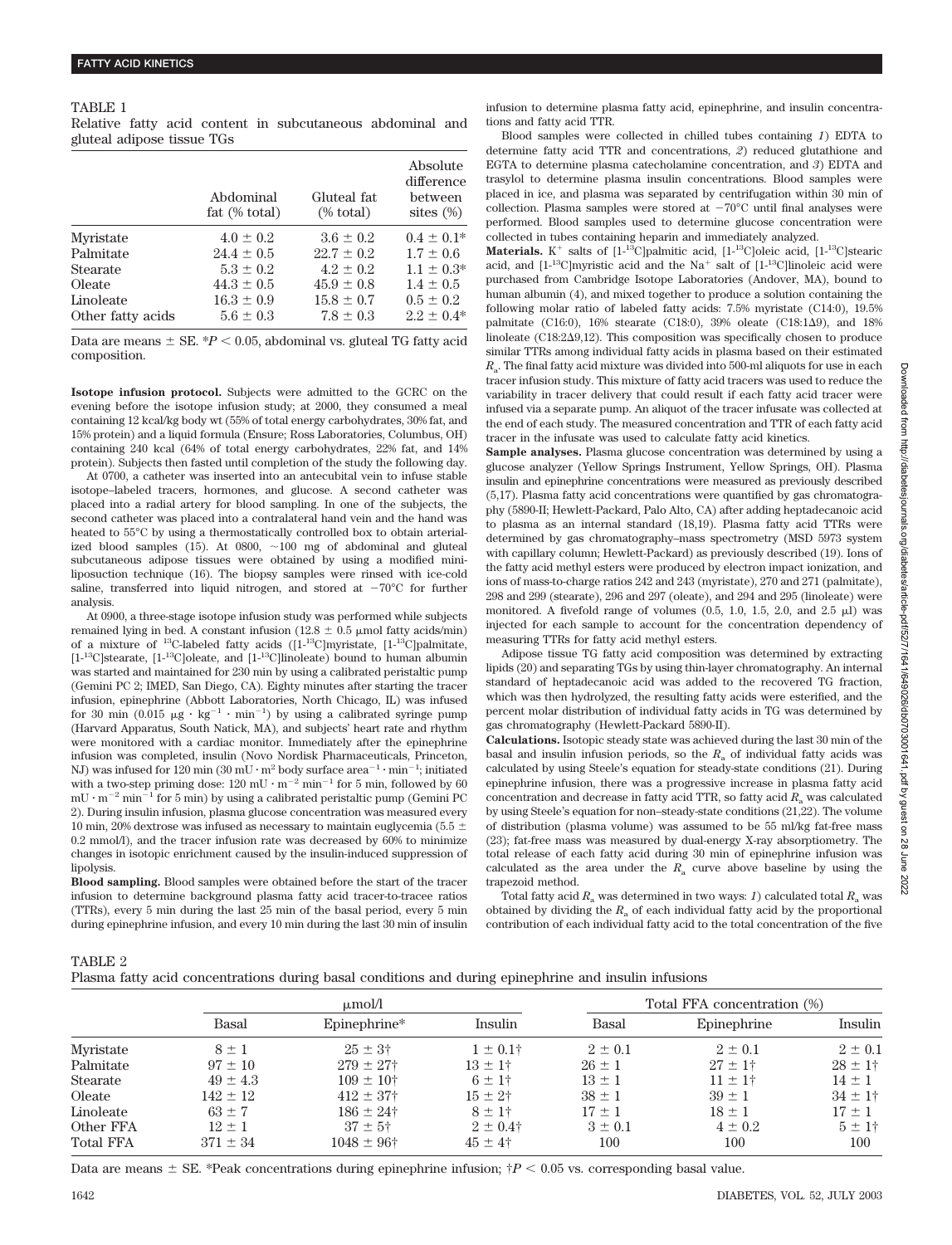## TABLE 3

Individual measured fatty acid rate of appearance (*R*a) in plasma during basal conditions and during epinephrine and insulin infusions

|            | $R_a$ ( $\mu$ mol·kg <sup>-1</sup> ·min <sup>-1</sup> ) |                    |                   | Basal $(\%)$         |                    |  |
|------------|---------------------------------------------------------|--------------------|-------------------|----------------------|--------------------|--|
|            | Basal                                                   | Epinephrine*       | Insulin           | Epinephrine          | Insulin            |  |
| Myristate  | $0.09 \pm 0.01$                                         | $0.40 \pm 0.02$ †  | $0.02 \pm 0.00$ † | $373 \pm 54^{\rm b}$ | $20 + 3^{\rm ac}$  |  |
| Palmitate  | $0.99 \pm 0.11$                                         | $3.47 \pm 0.44$    | $0.20 \pm 0.02$ † | $368 + 52^b$         | $21 \pm 2^{\circ}$ |  |
| Stearate   | $0.32 \pm 0.03$                                         | $0.80 \pm 0.06$ †  | $0.08 \pm 0.01$ † | $266 \pm 30$         | $25 \pm 1$         |  |
| Oleate     | $1.36 \pm 0.19$                                         | $6.13 \pm 0.52$ †  | $0.20 \pm 0.02$ † | $492 \pm 67^{\rm a}$ | $16 + 1^b$         |  |
| Linoleate  | $0.68 \pm 0.10$                                         | $2.53 \pm 0.36$ †  | $0.11 \pm 0.01^+$ | $402 \pm 60^{ab}$    | $17 + 1^{ab}$      |  |
| <b>Sum</b> | $3.44 \pm 0.45$                                         | $13.30 \pm 1.30^+$ | $0.61 \pm 0.06$ † | $413 \pm 54^{ab}$    | $19 + 1^{\circ}$   |  |

Data are means  $\pm$  SE. \*Peak value during epinephrine infusion;  $\ddot{\tau}P$  < 0.01 vs. corresponding basal value. Values representing the percent change from basal during either epinephrine or insulin infusion that share the same letter as other values in that column are not significantly different; values that do not share the same letter in a column are significantly different  $(P < 0.05)$ .

fatty acids in plasma, and *2*) measured total *R*<sup>a</sup> was obtained by summing the five measured individual fatty acid *R*<sup>a</sup> values.

The relative contribution of each individual fatty acid  $R_a$  to total plasma fatty acid  $R_a$  was calculated as the individual fatty acid  $R_a$  divided by the sum of the five measured fatty acid *R*<sup>a</sup> values. The clearance rate of individual fatty acids from plasma was calculated by dividing the fatty acid rate of disappearance  $(R_d)$  by the fatty acid concentration in plasma.  $R_d$  was assumed to be equal to  $R_a$  during steady state conditions. During epinephrine infusion, average fatty acid  $R_d$  and plasma fatty acid concentration during the last 15 min of epinephrine infusion were used to calculate clearance.

**Statistical analyses.** A one-way ANOVA with repeated measures was used to test the significance of differences in kinetics between individual fatty acids and fatty acid composition in adipose tissue TG and plasma FFA during each study period and for the relative change in fatty acid kinetics from basal



**FIG. 1.** *A***: Fatty acid distribution in adipose tissue TG (**f**; average value for abdominal and gluteal adipose tissue TG) and relative fatty** acid  $R$ <sup>a</sup> during basal conditions ( $\mathbb{D}$ ), epinephrine infusion  $(\square)$ , and insulin infusion ( $\mathbb{B}$ ). *B*: Adipose tissue fatty acid distribution ( $\blacksquare$ ; average value for abdominal and **gluteal adipose tissue TG) and the increase in fatty acid** *R***<sup>a</sup> above baseline during epi-** $\text{nephrine inflation}$   $\Box$ ).  $^*P < 0.05$  vs. adipose **tissue value. Values are means SE.**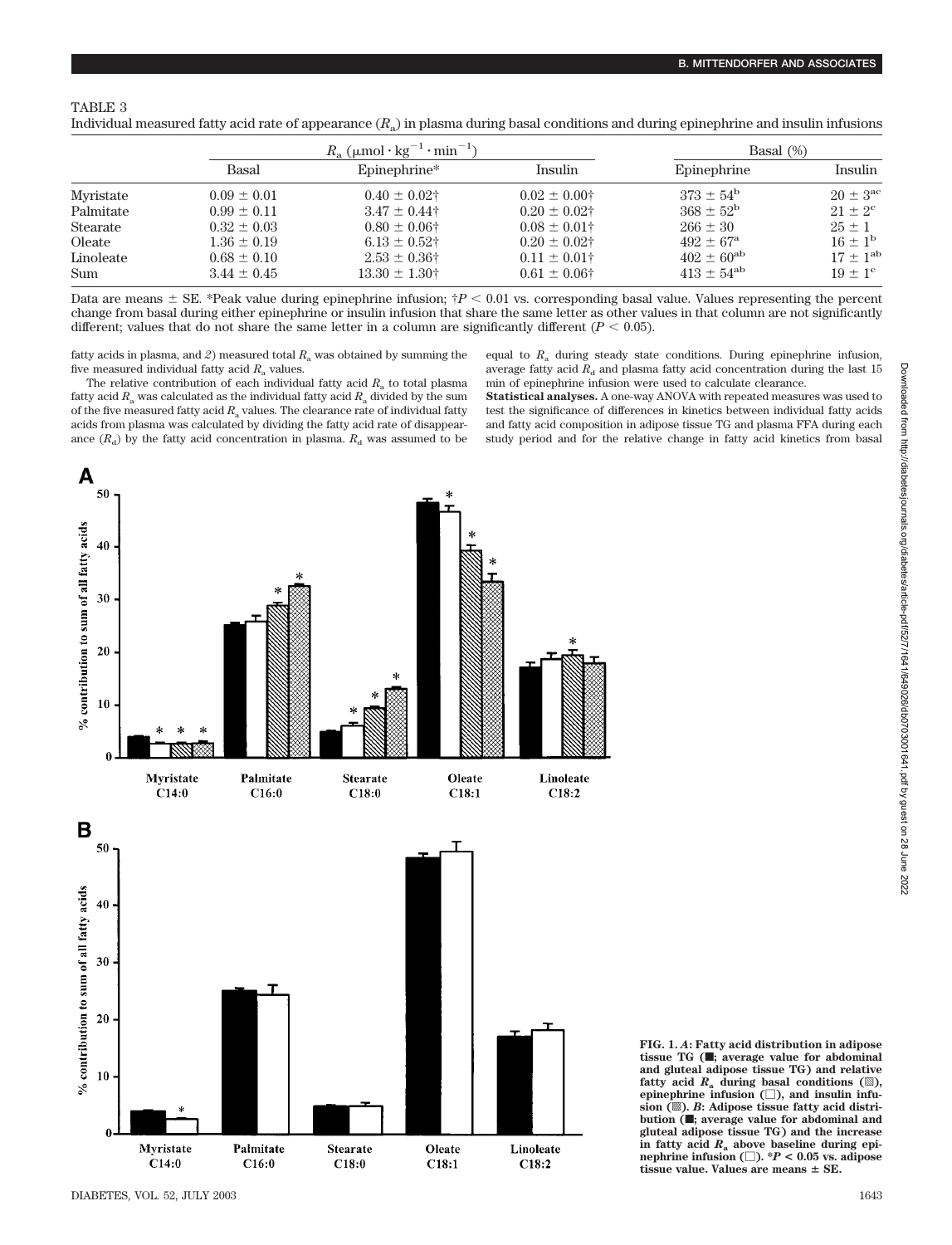

**FIG. 2. Fatty acid clearance rates from plasma during basal conditions, epinephrine infusion, and insulin infusion. \****P* **< 0.05 vs. other fatty acids. Values are means SE.**

values in response to hormone infusions. Significant *F* ratios were followed by Tukey's analysis. A  $P$  value  $\leq 0.05$  was considered statistically significant. All values are expressed as means  $\pm$  SE.

### **RESULTS**

**Plasma hormone concentrations.** Plasma epinephrine concentration increased from basal values of  $61 \pm 15$  to  $418 \pm 23$  pg/ml during epinephrine infusion ( $P < 0.05$ ) and returned to baseline ( $44 \pm 8$  pg/ml) during insulin infusion. Plasma insulin concentration was similar during basal conditions (4.2  $\pm$  0.3  $\mu$ U/ml) and epinephrine infusion  $(5.4 \pm 0.4)$  and increased to  $44 \pm 5$  during insulin infusion  $(P < 0.05)$ .

**Adipose tissue and plasma fatty acid concentrations.** Fatty acid composition of subcutaneous abdominal and gluteal adipose tissue TG was similar; the relative concentration of a fatty acid at one site was within 2% of its relative concentration at the other site (Table 1).

The concentrations of individual fatty acids in plasma during basal conditions, epinephrine infusion, and insulin infusion are shown in Table 2. The five fatty acids for which we assessed kinetics in this study accounted for 95% of total plasma FFA concentration.

Epinephrine infusion caused a two- to threefold increase in the plasma concentrations of all FFA  $(P < 0.05)$ 

(Table 2). However, the relative increase in plasma stearate (126  $\pm$  17%) was less ( $P < 0.05$ ) than the relative increase in the other FFAs (myristate  $203 \pm 36$ %, palmitate 196  $\pm$  33%, oleate 199  $\pm$  32%, and linoleate 204  $\pm$  33%). Epinephrine infusion had either a small or insignificant effect on the relative contribution of individual fatty acids to total plasma FFA concentration.

Insulin infusion caused a marked and similar relative decrease in the concentrations of all plasma FFAs (myristate 88  $\pm$  2%, palmitate 87  $\pm$  1%, stearate 87  $\pm$  1%, oleate 89  $\pm$  1%, and linoleate 88  $\pm$  1%; all *P* < 0.05) (Table 2). Insulin infusion had either a small or insignificant effect on the relative contribution of individual fatty acids to total plasma FFA concentration.

The proportional contribution of myristate, stearate, and oleate to total FFA concentration in plasma were different from that in adipose tissue TG (all  $P < 0.05$ ) (Tables 1 and 2).

**Individual fatty acid kinetics.** The  $R_a$  of individual fatty acids during basal conditions, as well as epinephrine and insulin infusions, is shown in Table 3. The order of fatty acid  $R_a$  during basal conditions was oleate->palmitate-> linoleate $\rightarrow$ stearate $\rightarrow$ myristate. The relative mobilization rate of each fatty acid with respect to the fatty acid composition of adipose tissue TG is shown in Fig. 1*A*. As lipolytic rate progressively decreased from epinephrine to basal to insulin conditions, the relative contribution from palmitate and stearate progressively increased, whereas the relative contribution from oleate progressively decreased with respect to their distribution in adipose tissue TG. Stearate demonstrated the greatest variability in relative  $R_a$  during different physiological conditions; the relative release of myristate into plasma was consistently lower than its relative distribution in adipose tissue TG.

Epinephrine infusion increased the  $R_a$  of all fatty acids  $(P < 0.05)$ , but the relative increase in the  $R_a$  of individual FFAs varied (Table 3). The relative increase in individual fatty acid  $R_a$  into plasma above baseline closely matched the relative fatty acid content in adipose tissue TG (Fig. 1*B*). Insulin infusion decreased the  $R_a$  of all fatty acids  $(P < 0.05)$ , but the relative change from basal values differed among individual fatty acids (Table 3).

The plasma clearance rates of palmitate, oleate, and linoleate were not significantly different from each other. However, the clearance rate of stearate from plasma was  $\sim$ 30% lower ( $P < 0.05$ ) and the plasma clearance rate of myristate tended to be higher than that of palmitate, oleate, and linoleate during all experimental conditions (Fig. 2).

**Total FFA kinetics.** The accuracy of calculating the measured sum of total FFA  $R_a$  from a single fatty acid tracer during each study stage is shown in Fig. 3. The calculated total FFA *R*<sup>a</sup> value, based on palmitate, oleate, or linoleate tracers, was within 15% of the measured total FFA R<sub>a</sub> value (i.e., the sum of individual fatty acid  $R_a$  values) during all conditions. In contrast, the error in calculating total FFA *R*<sup>a</sup> from either stearate or myristate tracers was much greater; stearate consistently underestimated and myristate consistently overestimated the measured values. The magnitude of the error in estimating total FFA  $R_a$  based on stearate kinetics increased with increasing lipolytic rate, whereas the magnitude of the error based on myristate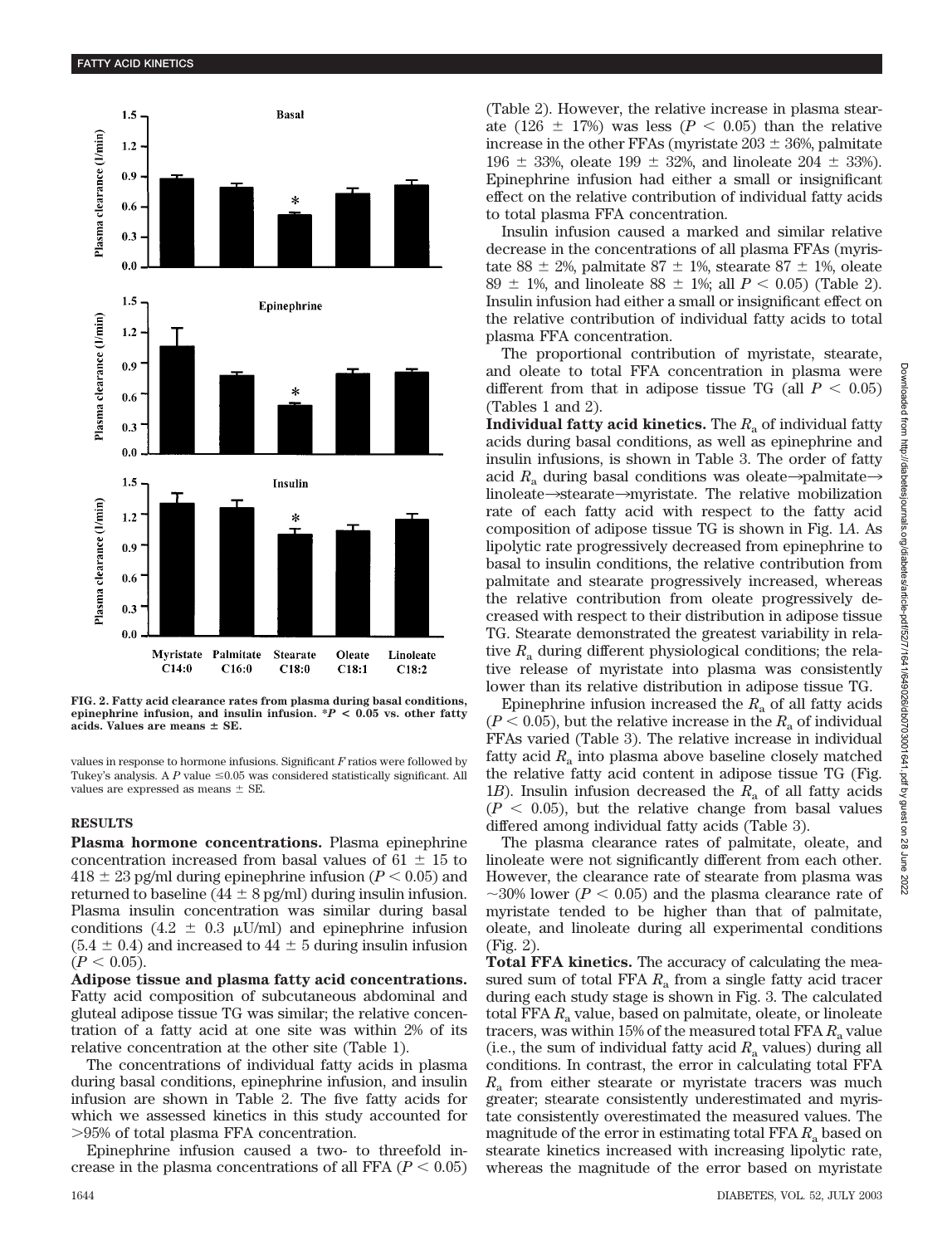

**FIG. 3. Relative difference between calculated total FFA** *R***a, based on the use of a single fatty acid tracer, and measured** total FFA  $R_a$ , determined as the sum of the  $R_a$  of five individual fatty acids ([calculated total FFA  $R_a$  – measured total FFA  $R_a$ ]/measured total FFA  $R_a \times 100$ ), during basal conditions, **epinephrine infusion, and insulin infusion.**  $\bullet$ , myristate (C14:  $\ket{0};\Box,$  palmitate (C16:0); **I**, stearate (C18:0);  $\bigcirc$ , oleate (C18:1);  $\triangle$ , linoleate (C18:2). Values are means  $\pm$  SE.

kinetics remained the same across the range of lipolytic rates. There was a direct relationship between fatty acid plasma clearance rate and the magnitude of the error in calculated total FFA  $R_a$  (Fig. 4).

The effects of epinephrine and insulin infusions on calculated total FFA  $R_a$  are shown in Fig. 5. The relative increase in calculated total FFA  $R_a$  above baseline during epinephrine infusion based on stearate tracer was lower than the other fatty acid tracers or the measured total FFA  $R_a$  value ( $P < 0.05$ ). The relative decrease in calculated total FFA *R*<sup>a</sup> based on stearate tracer kinetics was less than the other fatty acid tracers or the measured total FFA *R*<sub>a</sub> value ( $P < 0.05$ ).

## **DISCUSSION**

The major aim of the present study was to evaluate the validity of using a single fatty acid tracer as an index of total plasma FFA kinetics. Our data demonstrate that calculating total FFA *R*<sup>a</sup> by using palmitate, oleate, or linoleate tracers provides a reasonable estimate (within 15%) of the measured sum of individual FFA  $R_a$  values across a physiological range of adipose tissue TG lipolytic rates. In contrast, stearate and myristate tracers consistently underestimated and overestimated total FFA *R*a, respectively. The magnitude of the error in tracing true total FFA kinetics was similar at all rates of lipolysis  $(\sim]30\%)$  when myristate was used as the tracer, whereas the magnitude of the error increased progressively (from  $\sim$ 15 to 45%) with increasing lipolytic rates when stearate was the tracer. These data support the common practice of using labeled palmitate or oleate as fatty acid tracers for assessing total plasma fatty acid kinetics.

The second aim of this study was to evaluate the relationship between the  $R_a$  of individual fatty acids in plasma and the fatty acid composition of adipose tissue TG. The fatty acid profile in subcutaneous adipose tissue TG depots in our subjects was similar to values reported previously in human subjects (9,25). During epinephrine infusion, the relative increase in individual fatty acid *R*<sup>a</sup> into plasma closely matched the relative fatty acid content of adipose tissue TG, suggesting that fatty acids released during  $\beta$ -adrenergic–mediated lipolysis are derived almost exclusively from adipose tissue TG. However, the fatty acid  $R_a$  profile during basal conditions and when lipolysis was inhibited by insulin infusion did not precisely match the fatty acid profile of adipose TG; relative palmitate and stearate  $R_a$  were higher and relative oleate  $R_a$  was lower than the proportional contribution of these fatty acids to adipose tissue TG. These data suggest that fatty acids are being released into the systemic circulation from a lipid source that contains palmitate and stearate in higher concentrations and oleate in lower concentrations than abdominal and gluteal subcutaneous adipose tissue TG. In addition, the alterations we observed in the relationship between the fatty acid  $R_a$  profile and the distribution of fatty acids in subcutaneous adipose tissue TG during conditions that stimulated and inhibited hormone-sensitive lipase-mediated lipolysis, suggest that the hormones that regulate lipolysis of adipose tissue TG do not regulate lipolysis of lipid present in this other depot. The kinetic data from the present study help explain the metabolic mechanism responsible for the discrepancy between plasma and adipose tissue fatty acid concentrations observed by Spitzer and colleagues  $(26,27) > 35$  years ago.

If a lipid pool is the explanation for our findings, it is unlikely that this source is another adipose tissue TG pool, such as visceral fat or other subcutaneous fat depots. Although statistically significant site-specific differences in TG fatty acid composition between various subcutaneous and intra-abdominal fat depots have been reported (28– 30), the magnitude of these differences is extremely small (usually 2%) and, therefore, cannot account for the relative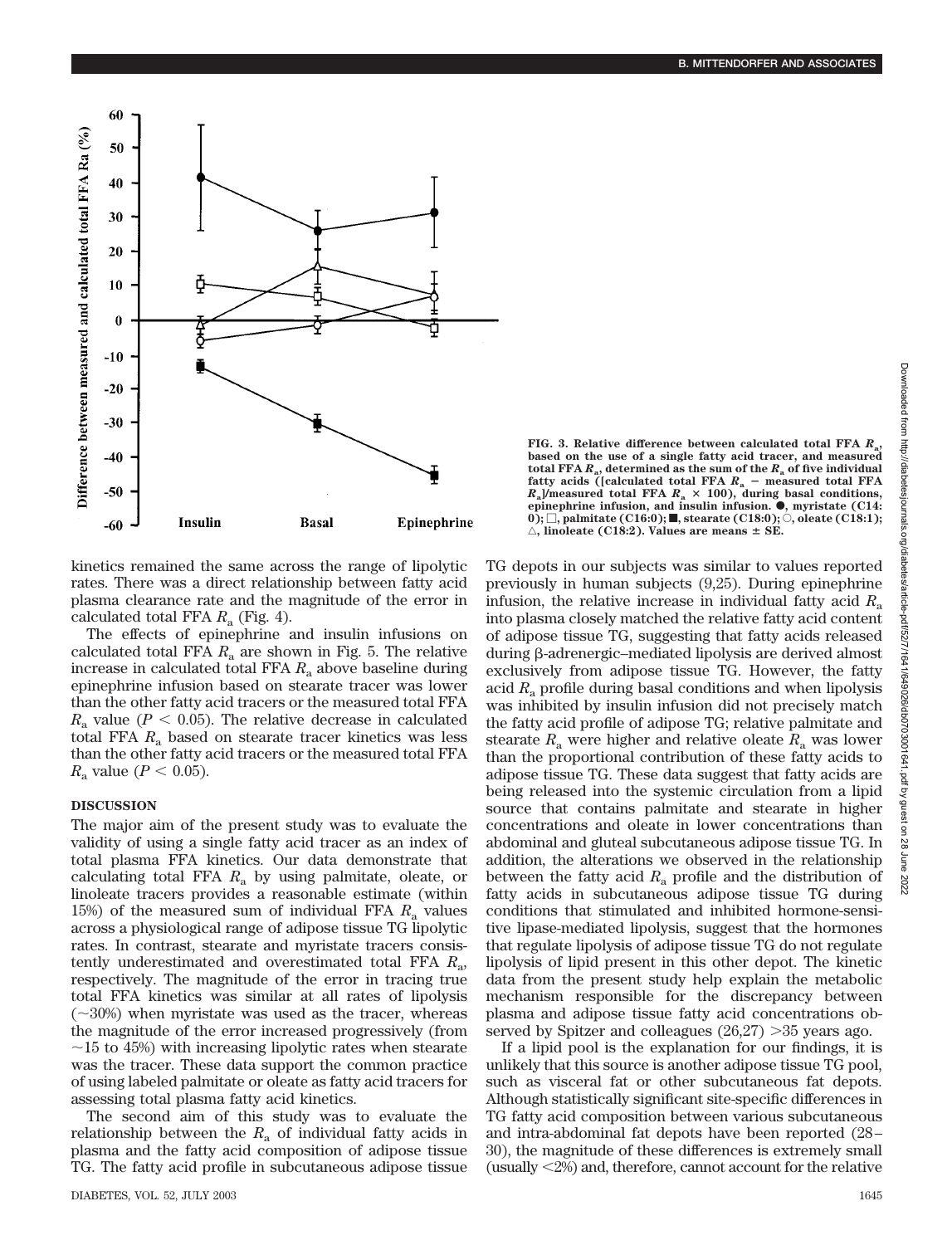

**FIG. 4. Relationship between the plasma fatty acid clearance rates and the accuracy of estimating total FFA** *R***<sup>a</sup> (relative difference between calculated total FFA** *R***a, based on a single fatty acid tracer, and measured total FFA**  $R$ <sup>a</sup>, determined as the sum of the  $R$ <sup>a</sup> of five **individual fatty acid** *R***<sup>a</sup> values) during basal conditions and during**  $\text{infusions of epinephrine and insulin.}$   $\bullet$ , myristate (C14:0);  $\Box$ , palmi**tate** (C16:0);  $\blacksquare$ , stearate (C18:0);  $\bigcirc$ , oleate (C18:1);  $\bigcirc$ , linoleate **(C18:2). Values are means.**

mobilization rates we observed for palmitate, stearate, and oleate. It is also unlikely that fatty acids released from lipolysis of circulating TG affected our measured FFA  $R_a$ values. Although after a meal, fatty acids can escape into the circulation from lipoprotein lipase–induced hydrolysis of TG in chylomicrons (31), and only a small percent of total fatty acids released into the bloodstream are derived from lipoprotein lipase action on VLDL-TG during postabsorptive conditions (32). Moreover, the composition of fatty acids in plasma TG and in adipose tissue TG was similar in our subjects (data not shown).

We hypothesize that hydrolysis of membrane or circulating phospholipids could account for the FFA *R*<sup>a</sup> profile observed in our subjects, because the relative amount of palmitate and, particularly, stearate is higher and the content of oleate is lower in phospholipids than in adipose tissue TG (33). Release or exchange of only a small portion of fatty acids present in membrane or circulating phospholipids could make a considerable contribution to FFA  $R_a$ because of the large body pool of phospholipids (34). However, we are not aware of any studies that have evaluated phospolipase activity in vivo and the contribution of phospholipid-derived fatty acids to total FFA kinetics.

The relative mobilization rates of fatty acids observed in our study appear to contradict the results of studies conducted in isolated adipocytes and in regional subcutaneous adipose tissue (7–14). These previous studies found that the mobilization of fatty acids from adipose tissue is selective, with preferential release of shorter than longer chain fatty acids and unsaturated than saturated fatty acids. This pattern of fatty acid mobilization was not observed in our study, probably because we measured whole-body plasma FFA  $R_a$ , which does not completely isolate the release of fatty acids from adipose tissue that is accomplished by in vitro adipocyte or in vivo arteriovenous balance studies.

The relative stimulation and inhibition of stearate release into plasma during epinephrine and insulin infusions differed from that of other fatty acids. The relative increase in stearate  $R_a$  during epinephrine infusion was less than the relative increase in the  $R_a$  of other fatty acids, which is consistent with data from an earlier study that found that exercise caused a greater increase in the turnover of oleate than stearate (35). We also found the relative decrease in stearate *R*<sup>a</sup> during insulin infusion was less than the relative decrease in other fatty acids but are not aware of previous studies that investigated the effect of inhibiting lipolysis on the release of individual fatty acids. Therefore, in contrast with previous studies that concluded that there is a selective inhibition of adipose tissue stearate release (8,14), our data demonstrate that the release of stearate in response to lipolytic stimuli only appears to be blunted because of increased baseline stearate  $R_a$  values.

The ability of a single fatty acid tracer to accurately estimate measured total FFA  $R_a$  by dividing the individual fatty acid  $R_a$  by the relative contribution of that fatty acid to total plasma FFA concentration varied among individual fatty acids. For this approach to be valid, the relative concentration of a fatty acid in plasma must be directly proportional to its relative rate of release into plasma. Therefore, the reliability of estimating total FFA *R*<sup>a</sup> by a single tracer depends on whether the plasma clearance rate of the "traced" fatty acid is similar to the clearance rate of other fatty acids, because clearance affects plasma FFA concentration. We found a strong correlation between the clearance rate of an individual fatty acid from plasma and the difference between calculated and measured total FFA  $R_a$ . Plasma stearate and myristate clearance rates were lower and higher, respectively, than the clearance rate of other fatty acids, and the use of stearate and myristate tracers underestimated and overestimated, respectively, measured total FFA *R*<sup>a</sup> values. Data from earlier studies have shown that the fractional uptake of different fatty acids by forearm tissues was not different,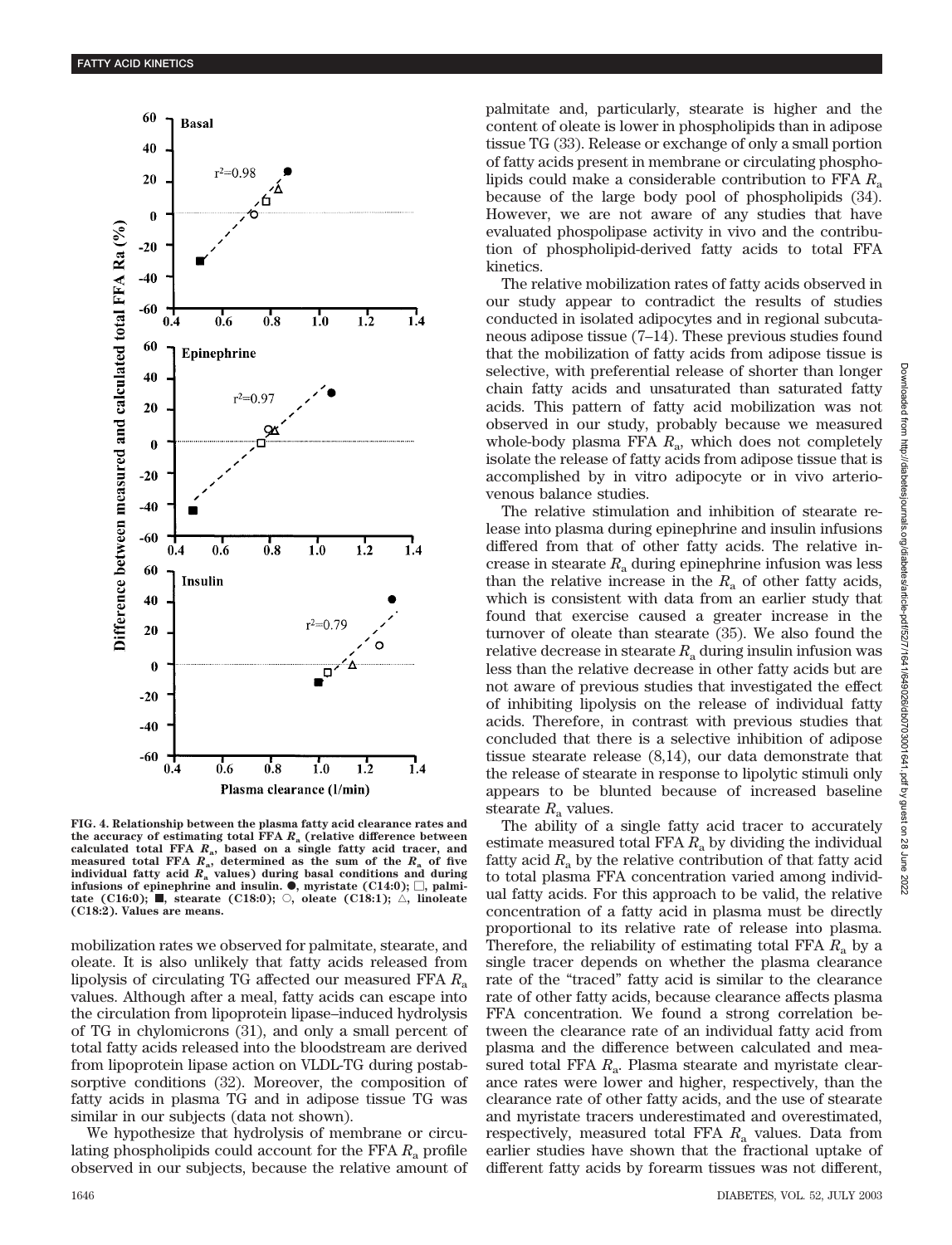whereas splanchnic myristate uptake was greater and splanchnic stearate uptake was smaller than the uptake of other fatty acids (35,36). In addition, when injected simultaneously into rats,  ${}^{14}$ C-stearate disappeared more slowly from plasma than  ${}^{3}$ H-palmitate (37). Differences in splanchnic clearance of individual fatty acids could explain, at least in part, the differences in whole-body clearance rates between different fatty acids observed in our study.

This is the first study to report measurements of myristate kinetics. Although the use of a myristate tracer did not provide a reliable measure of total FFA kinetics, the relative change in myristate  $R_a$  in response to epinephrine or insulin infusion was similar to that of most other long-chain fatty acids. Therefore some fatty acid tracers can be useful as a marker of lipolytic activity during different physiological conditions, even though they may not provide an accurate estimation of total FFA *R*a.

In summary, the results of the present study demonstrate that palmitate, oleate, and linoleate tracers provide a reasonable estimate of total FFA  $R_a$  across a range of lipolytic rates in humans. However, small differences in the relative  $R_a$  of these fatty acids in response to conditions that stimulate or inhibit lipolysis make it important to use the same fatty acid tracer when comparing lipid kinetics during different physiological conditions. Total FFA  $R_a$ , determined by using isotope tracers, may not be a measure of lipolysis of adipose tissue TG alone, but could include fatty acids derived from an additional lipid source, possibly membrane phospholipids.

### **ACKNOWLEDGMENTS**

This study was supported by National Institutes of Health Grants HD 01459, DK 37948, DK 59534, DK 56341 (Clinical Nutrition Research Unit), RR-00954 (Biomedical Mass Spectrometry Resource), and RR-00036 (GCRC).

The authors thank Jennifer McCrea for assistance in subject recruitment, the nursing staff of the GCRC for their help in performing the studies, Junyoung Kwon and Freida Custodio for their technical assistance, and the study subjects for their participation.

## **REFERENCES**

- 1. Rebrin K, Steil GM, Getty L, Bergman RN: Free fatty acid as a link in the regulation of hepatic glucose output by peripheral insulin. *Diabetes* 44:1038–1045, 1995
- 2. Boden G, Chen X, Ruiz J, White JV, Rossetti L: Mechanisms of fatty acid-induced inhibition of glucose uptake. *J Clin Invest* 93:2438–2446, 1994
- 3. Lewis GF: Fatty acid regulation of very low density lipoprotein production. *Curr Opin Lipidol* 8:146–156, 1997
- 4. Wolfe RR: *Radioactive and Stable Isotope Tracers in Biomedicine: Principles and Practice of Kinetic Analysis*. New York, Wiley-Liss, 1992
- 5. Racette SB, Horowitz JF, Mittendorfer B, Klein S: Racial differences in lipid metabolism in women with abdominal obesity. *Am J Physiol Regul Integr Comp Physiol* 279:R944–R950, 2000
- 6. Horowitz JF, Klein S: Oxidation of nonplasma fatty acids during exercise is increased in women with abdominal obesity. *J Appl Physiol* 89:2276– 2282, 2000
- 7. Raclot T, Leray C, Bach AC, Groscolas R: The selective mobilization of fatty acids is not based on their positional distribution in white-fat-cell triacylglycerols. *Biochem J* 311:911–916, 1995
- 8. Raclot T, Langin D, Lafontan M, Groscolas R: Selective release of human

**FIG. 5. Effect of epinephrine (***A***) and insulin (***B***) on calculated total FFA** *R***a, based on individual fatty acid tracers, and the sum of the measured** *R***<sup>a</sup> of individual fatty acids. \****P* **< 0.05 vs. other fatty acids and the sum of fatty acids. Values are means SE.**

500 Epinephrine 400 % change from basal 300 200 100  $\bf{0}$ Palmitate Linoleate Myristate **Stearate** Oleate Sum  $C18:2$  $C14:0$  $C16:0$  $C18:0$  $C18:1$ B Insulin  $\boldsymbol{0}$ % change from basal  $-15$  $-30$  $-45$ -60  $-75$ -90 Myristate Palmitate Linoleate **Stearate** Oleate Sum  $C18:2$  $C14:0$  $C16:0$  $C18:0$  $C18:1$ 

Α